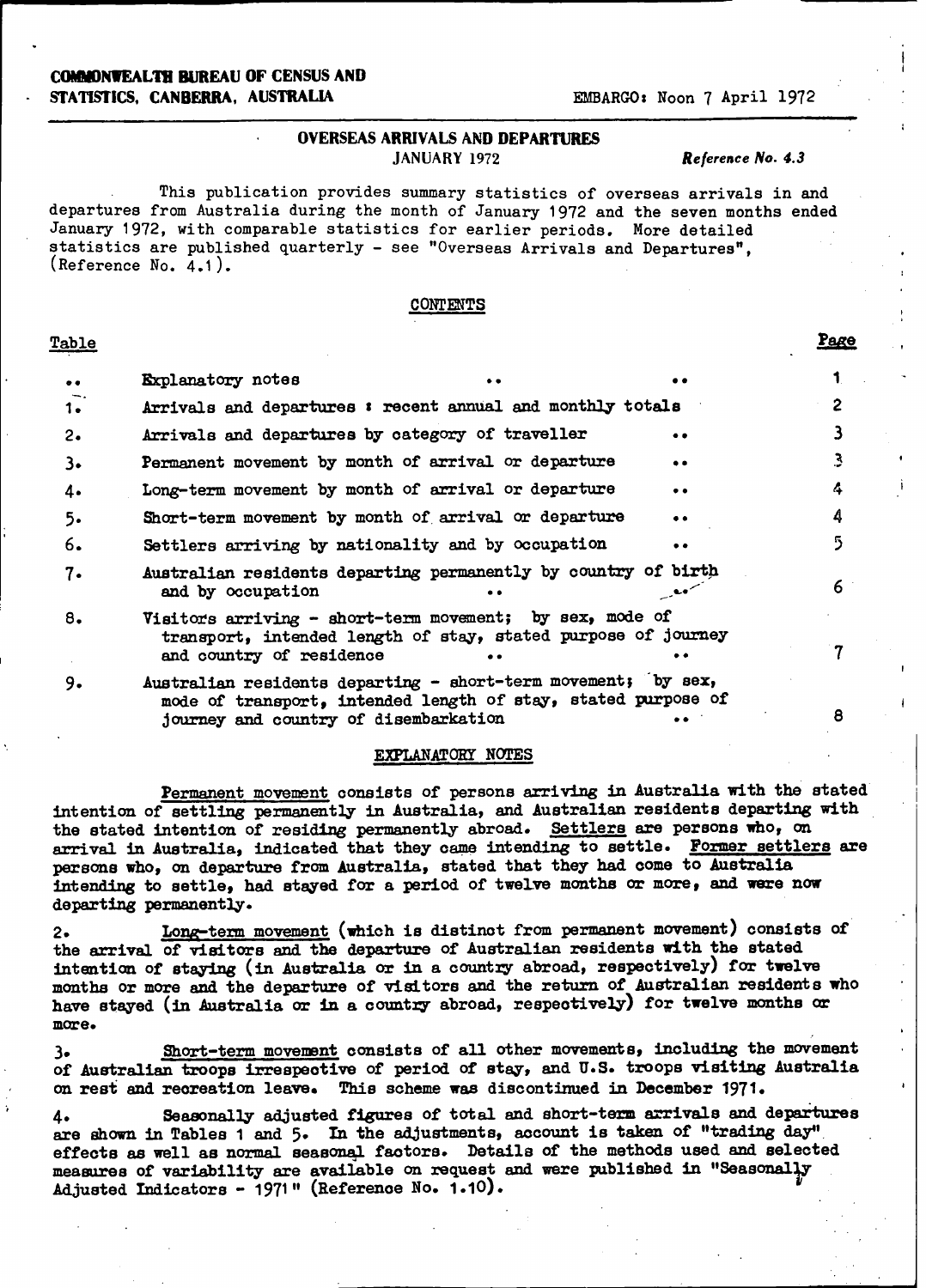' 5. Statistics of characteristics of travellers in the short-term movement from April 1971 are estimates derived from a fifty per cent sample of short-term travellers. While the total number of such travellers and statistics of their mode of transport are **<sup>l</sup>iown,** statistics in various classifications, e.g. nationality, may differ from **those** that **would** be obtained from complete processing. **A** measure of this difference is **given** by the standard error. There are about 2 chances in 3 that the difference will be less than 1 standard error, and 19 chances in 20 that it will be less than 2 standard **errors. The standard** error varies with the size of the estimate and the following table **shows** the standard errors of various estimate sizes.

| Size of quantity             |         | Approximate standard<br>error of estimate |
|------------------------------|---------|-------------------------------------------|
| estimated<br>$(p$ ersons $)$ | Persons | Per cent<br>of estimate                   |
| 10,000                       | 100     | 1.0                                       |
| 5,000                        | 70      | $1 - 4$                                   |
| 1,000                        | 32      | 3.2                                       |
| 500                          | 23      | 4.5                                       |
| 100                          | 10      | 10.0                                      |

**6.** Statistics of permanent and long-term movement are based **on** records of all travellers in this movement and therefore do not contain sampling errors. However, since short-term movement is a component of total-movement, statistics of characteristics of travellers in total movement are subject to such errors. The magnitude of standard errors in total movement is about 20 per cent less than in short-term movement.

**7. A** fuller description of the sampling procedures was published in "Overseas Arrivals and Departures, December Quarter 1971" (Reference No. 4.1).

|                 |                                               |                 |                       | Excess of arrivals                                                                 |          |                                                                                                                                                                                                                                                                                                                                                                                                                                     |
|-----------------|-----------------------------------------------|-----------------|-----------------------|------------------------------------------------------------------------------------|----------|-------------------------------------------------------------------------------------------------------------------------------------------------------------------------------------------------------------------------------------------------------------------------------------------------------------------------------------------------------------------------------------------------------------------------------------|
| Number          | Seasonally                                    | Number          | Seasonally            |                                                                                    |          |                                                                                                                                                                                                                                                                                                                                                                                                                                     |
| recorded        |                                               |                 |                       | Males                                                                              |          | <b>Females</b> Persons                                                                                                                                                                                                                                                                                                                                                                                                              |
| 1970<br>957,434 | $\ddot{\phantom{a}}$                          | 844,870         | $\bullet$             | 61,630                                                                             |          | 50,934 112,564                                                                                                                                                                                                                                                                                                                                                                                                                      |
| 1,052,603       | $\bullet$ $\bullet$                           | 951,184         | $\bullet$             | 52,773                                                                             |          | 48,646 101,419                                                                                                                                                                                                                                                                                                                                                                                                                      |
|                 |                                               |                 |                       |                                                                                    |          |                                                                                                                                                                                                                                                                                                                                                                                                                                     |
| 1,026,675       | $\bullet$                                     | 903,801         | $\bullet$ $\bullet$   | 65,546                                                                             |          | 122,874                                                                                                                                                                                                                                                                                                                                                                                                                             |
| 1,078,798       | $\bullet$                                     | 994,193         | $\bullet$             | 43,556                                                                             | 41,049   | 84,605                                                                                                                                                                                                                                                                                                                                                                                                                              |
|                 |                                               |                 |                       |                                                                                    |          |                                                                                                                                                                                                                                                                                                                                                                                                                                     |
| 646,642         | $\bullet\hspace{0.1cm} \bullet\hspace{0.1cm}$ | 535,482         | $\bullet$ $\bullet$   | 53,896                                                                             |          | 57,264 111,160                                                                                                                                                                                                                                                                                                                                                                                                                      |
| 681,081         | . .                                           | 585,365         | $\ddot{\bullet}$      | 45,170                                                                             | 50,546   | 95,716                                                                                                                                                                                                                                                                                                                                                                                                                              |
|                 |                                               |                 |                       |                                                                                    |          |                                                                                                                                                                                                                                                                                                                                                                                                                                     |
| 96,367          | 83,506                                        | 96,294          | 77,204                | $-377$                                                                             | 450      | 73                                                                                                                                                                                                                                                                                                                                                                                                                                  |
|                 |                                               |                 |                       |                                                                                    |          |                                                                                                                                                                                                                                                                                                                                                                                                                                     |
| 107,358         | 88,009                                        | 87,904          | 75,387                | 10,226                                                                             | 9,228    | 19,454                                                                                                                                                                                                                                                                                                                                                                                                                              |
| 88,135          | 90,698                                        | 75,372          | 81,346                | 7,087                                                                              | 5,676    | 12,763                                                                                                                                                                                                                                                                                                                                                                                                                              |
| 85,727          | 83,970                                        | 83,361          | 78,161                | 2,616                                                                              |          | 2,366                                                                                                                                                                                                                                                                                                                                                                                                                               |
| 71,688          | 81,260                                        | 78,542          | 75,347                | $-3,836$                                                                           | $-3,018$ | $-6,854$                                                                                                                                                                                                                                                                                                                                                                                                                            |
| 90,321          | 91,675                                        | 100,931         | 93,403                | $-4,341$                                                                           | $-6,269$ | $-10,610$                                                                                                                                                                                                                                                                                                                                                                                                                           |
| 70,090          | 82,272                                        |                 | 84,046                | $-2,649$                                                                           | $-4,757$ | $-7,406$                                                                                                                                                                                                                                                                                                                                                                                                                            |
| 80,756          | 94,585                                        | 76,495          | 93,911                | 2,004                                                                              | 2,257    | 4,261                                                                                                                                                                                                                                                                                                                                                                                                                               |
| 90,242          | 92,263                                        | 82,435          | 79,521                | 4,088                                                                              | 3,719    | 7,807                                                                                                                                                                                                                                                                                                                                                                                                                               |
|                 | 95,721                                        | 68,462          |                       | 13,557                                                                             | 15,599   | 29,156                                                                                                                                                                                                                                                                                                                                                                                                                              |
| 103,664         | 96,428                                        | 74,159          | 83,273                | 15,560                                                                             | 13,945   | 29,505                                                                                                                                                                                                                                                                                                                                                                                                                              |
| 90,479          | 92,666                                        |                 | 85,615                | 5,578                                                                              | 8,194    | 13,772                                                                                                                                                                                                                                                                                                                                                                                                                              |
| 102,720         | 91,887                                        | 112,329         | 89,490                | $-6,334$                                                                           | $-3,275$ | $-9,609$                                                                                                                                                                                                                                                                                                                                                                                                                            |
| 115,602         | 92,459                                        |                 | 82.790                | 10.717                                                                             |          | <u>20,824</u>                                                                                                                                                                                                                                                                                                                                                                                                                       |
|                 | 97,618                                        | Total arrivals* | adjusted(a)<br>77,496 | Total departures*<br>recorded adjusted (a)<br>79,962<br>76,707<br>94,778<br>$\sim$ | - 1      | over departures<br>57,328<br>-250<br>10.107<br>$\overline{A}$ $\overline{A}$ $\overline{A}$ $\overline{A}$ $\overline{A}$ $\overline{A}$ $\overline{A}$ $\overline{A}$ $\overline{A}$ $\overline{A}$ $\overline{A}$ $\overline{A}$ $\overline{A}$ $\overline{A}$ $\overline{A}$ $\overline{A}$ $\overline{A}$ $\overline{A}$ $\overline{A}$ $\overline{A}$ $\overline{A}$ $\overline{A}$ $\overline{A}$ $\overline{A}$ $\overline{$ |

TABLE **1.** - OVERSEAS ARRIVALS AND DEPARTURES : RECENT ANNUAL AND M0ONTHLY TOTALS

\* Includes U.S. troops **on rest** and recreation leave. See- paragr ajh **3** of the explanatory notes(a) See paragraph 4 of the explanatory notes on page 1.

**NOTE. Minus** sign (-) denotes excess of departures over arrivals.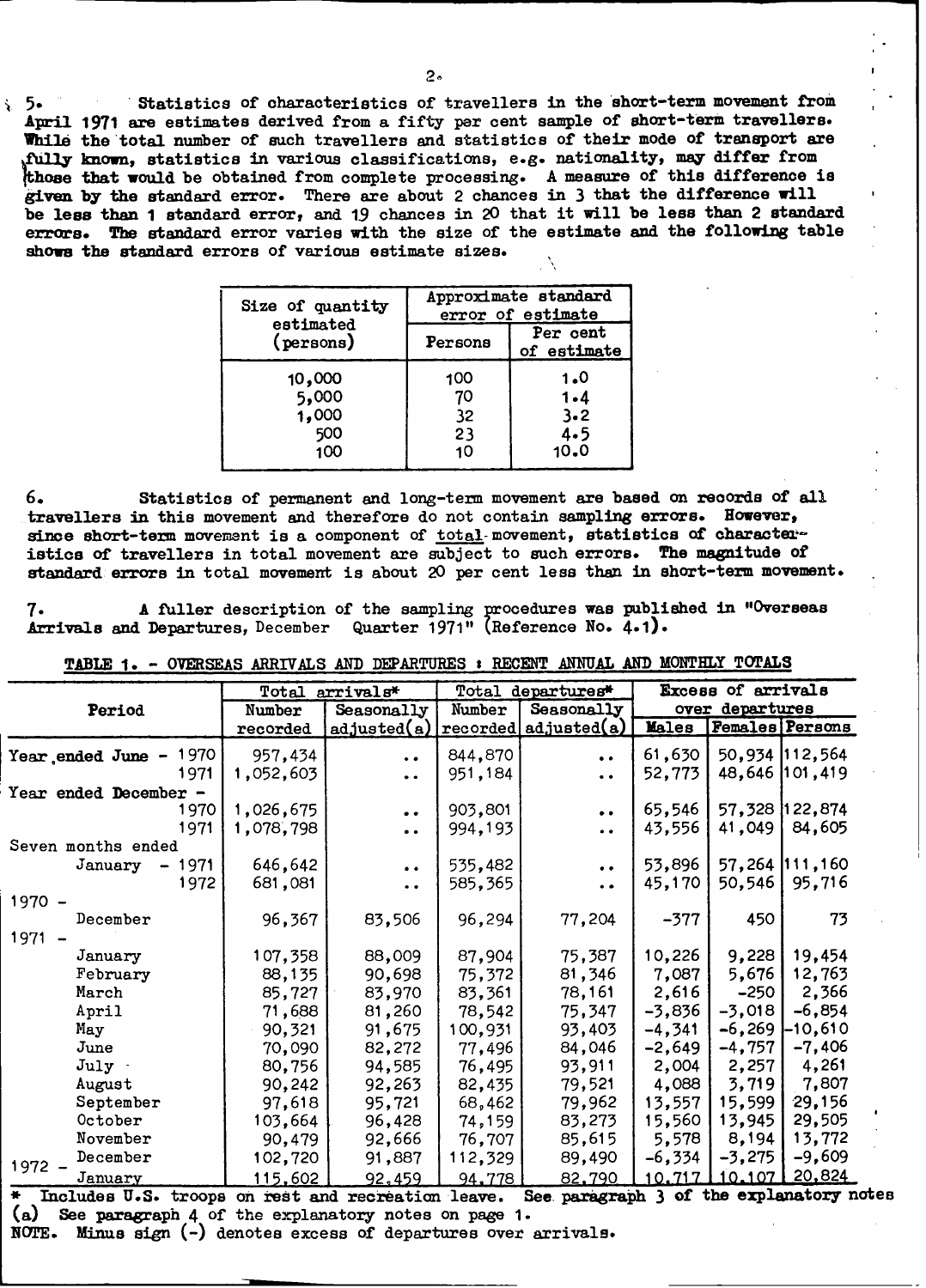## TABLE 2. - OVERSEAS ARRIVALS AND DEPARTURES BY CATEGORY OF TRAVELLER

| (Persons)                                                    |                  |                    |                                  |                       |                                              |                 |  |  |  |  |
|--------------------------------------------------------------|------------------|--------------------|----------------------------------|-----------------------|----------------------------------------------|-----------------|--|--|--|--|
|                                                              |                  | Year ended June    |                                  | Seven months          | Month of January                             |                 |  |  |  |  |
| Category of traveller                                        | 1970             | 1971               |                                  | ended January<br>1972 | 1971                                         | 1972            |  |  |  |  |
|                                                              |                  | ARRIVALS           | 1971.                            |                       |                                              |                 |  |  |  |  |
| Permanent movement -                                         |                  |                    |                                  |                       |                                              |                 |  |  |  |  |
| <b>Assisted settlers</b>                                     | 131,868          | 119,847            | 74,791                           | 53,430                | 9,166                                        | 3,841           |  |  |  |  |
| Other settlers                                               | 53,231           | 50,164             | 29,936                           | 31,651                | 3,917                                        | 4,082           |  |  |  |  |
| Total permanent                                              | 185,099          | 170,011            | 104,727                          | 85,081                | 13,083                                       | 7,923           |  |  |  |  |
| Long-term novement -                                         |                  |                    |                                  |                       |                                              |                 |  |  |  |  |
| Australian residents<br>Ovarseas visitors                    | 38,711<br>29,842 | 43,554<br>31,225   | 28,402<br>18,504                 | 34,008<br>17,223      | 4,298                                        | 5,676           |  |  |  |  |
| Total perm. and long-term                                    | 253,652          | 244,790            | 151,633                          | 136,312               | 4,316<br>21,697                              | 3,760<br>17,359 |  |  |  |  |
| Short-term movement -                                        |                  |                    |                                  |                       |                                              |                 |  |  |  |  |
| Australian residents                                         | 314,591          | 378,855            | 238,679                          | 284,218               | 50,024                                       | 61,820          |  |  |  |  |
| Overseas visitors*                                           | <u>389,191</u>   | 428,958            | 256,330                          | 260,551               | <u>35,637</u>                                | <u>36,423</u>   |  |  |  |  |
| TOTAL ARRIVALS*                                              | 957,434          | 1,052,603          | 646,642                          | 681,081               | 107,358                                      | 115,602         |  |  |  |  |
|                                                              |                  | <b>DEPARTURES</b>  |                                  |                       |                                              |                 |  |  |  |  |
| Permanent novement -                                         |                  |                    |                                  |                       |                                              |                 |  |  |  |  |
| Former settlers                                              | 26,082           | 28,244             | 17,480                           | 18,643                | 2,645                                        | 2,603           |  |  |  |  |
| Other residents                                              | 10,000           | 11,072             | 6,445                            | 7,183                 | 1,184                                        | 1,321           |  |  |  |  |
| Total permanent<br>Long-term movement -                      | 36,082           | 39,316             | 23,925                           | 25,826                | 3,829                                        | 3,924           |  |  |  |  |
| Australian residents                                         | 63,454           | 66,463             | 38,732                           | 39,153                | 7,874                                        | 7,059           |  |  |  |  |
| Overseas visitors                                            | 17,414           | 19,928             | 11,320                           | 13,008                | 1,793                                        | <u>1,976</u>    |  |  |  |  |
| Total perm. and long-term                                    | 116,950          | 125,707            | 73,977                           | 77,987                | 13,496                                       | 12,959          |  |  |  |  |
| Short-term movement -                                        |                  |                    |                                  |                       |                                              |                 |  |  |  |  |
| Australian residents                                         | 322,420          | 377,165            | 203,250                          | 245,661               | 26,372                                       | 30,031          |  |  |  |  |
| Overseas visitors*                                           | 405,500          | 448,312            | 258,255                          | 263,717               | 48,036                                       | 51,788          |  |  |  |  |
| <b>TOTAL DEPARTURES*</b>                                     | 844,870          | 951,184            | 535,482                          | 585,365               | 87,904                                       | 94,778          |  |  |  |  |
| Includes U.S. troops on rest and recreation leave.<br>notes. |                  |                    |                                  |                       | See paragraph 3 of the explanatory           |                 |  |  |  |  |
| TABLE 3                                                      | <b>OVERSEAS</b>  |                    | ARRIVALS AND DEPARTURES BY MONTH |                       |                                              |                 |  |  |  |  |
|                                                              |                  | PERMANENT MOVEMENT |                                  |                       |                                              |                 |  |  |  |  |
|                                                              |                  | (Persons)          |                                  |                       |                                              |                 |  |  |  |  |
|                                                              | Arrivals         |                    | Departures                       |                       | <b>Excess of arrivals</b><br>over departures |                 |  |  |  |  |
| Month                                                        | Settlers         | Former             | <b>Other</b><br>Australian       | Total                 | Settlers                                     | Total           |  |  |  |  |
|                                                              |                  | settlers           | residents                        |                       |                                              |                 |  |  |  |  |
| $1970 -$ December                                            | 16,171           | 2,256              | 994                              | 3,250                 | 13,915                                       | 12,921          |  |  |  |  |
| $1971 - January$<br>February                                 | 13,083           | 2,645              | 1,184                            | 3,829                 | 10,438                                       | 9,254           |  |  |  |  |
| March                                                        | 14,658<br>15,165 | 1,864<br>2,203     | 914<br>931                       | 2,778                 | 12,794                                       | 11,880          |  |  |  |  |
| April                                                        | 11,401           | 1,759              | 809                              | 3,134<br>2,568        | 12,962<br>9,642                              | 12,031<br>8,833 |  |  |  |  |
| May                                                          | 12,935           | 3,186              | 1,139                            | 4,325                 | 9,749                                        | 8,610           |  |  |  |  |
| June                                                         | 11,125           | 1,752              | 834                              | 2,586                 | 9,373                                        | 8,539.          |  |  |  |  |
| July                                                         | 13,354           | 2,718              | 889                              | 3,607                 | 10,636.                                      | 9,747           |  |  |  |  |
| August                                                       | 11,088           | 2,196              | 922                              | 3,118                 | 8,892                                        | 7,970           |  |  |  |  |
| September<br>October                                         | 12,845<br>15,519 | 2,287              | 813                              | 3,100                 | 10,558                                       | $-9,745$        |  |  |  |  |
| November                                                     | 12,528           | 3,313<br>2,489     | 1,106<br>930                     | 4,419<br>3,419        | 12,206<br>10,039                             | 11,100<br>9,109 |  |  |  |  |
| December                                                     | 11,824           | 3,037              | 1,202                            | 4,239                 | 8,787                                        | 7,585           |  |  |  |  |
| $1972 - January$                                             | 7,923            | <u>2,603</u>       | <u>1,321</u>                     | 3,924                 | 5,320                                        | 3,999           |  |  |  |  |

 $\overline{a}$ 

ţ

y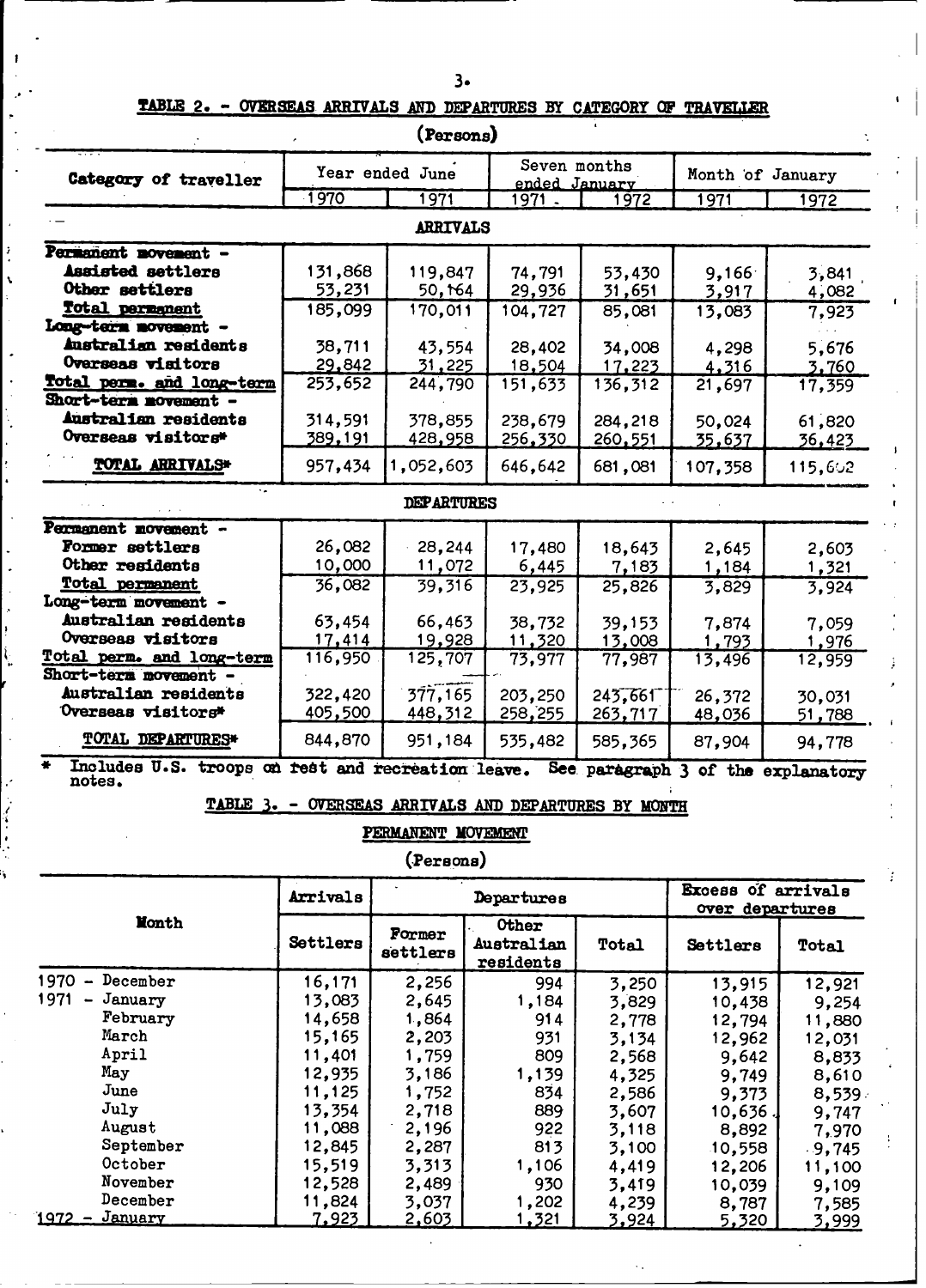# TABLE 4. - OVERSEAS ARRIVALS AND DEPARTURES BY MONTH

Å

 $\begin{array}{c} \bullet \\ \bullet \\ \bullet \end{array}$ 

# LONG-TERM MOVEMENT

|                                                                                                                                                                                     |            |                  | $\overline{\phantom{a}}$ . | <u>vono</u>                                                            |                  |                         |           |                  |                                       |                      |                                          |                      |                    |
|-------------------------------------------------------------------------------------------------------------------------------------------------------------------------------------|------------|------------------|----------------------------|------------------------------------------------------------------------|------------------|-------------------------|-----------|------------------|---------------------------------------|----------------------|------------------------------------------|----------------------|--------------------|
|                                                                                                                                                                                     |            |                  |                            |                                                                        | (Persons)        |                         |           |                  | Excess of arrivals<br>over departures |                      |                                          |                      |                    |
|                                                                                                                                                                                     |            |                  |                            |                                                                        |                  | Departures              |           |                  |                                       |                      | Overseas                                 |                      |                    |
|                                                                                                                                                                                     |            |                  | Arrivals                   |                                                                        |                  |                         |           | Overseas         | Australian                            | residents            | visitors                                 |                      |                    |
| Month                                                                                                                                                                               |            |                  | Australian                 | Overseas                                                               |                  | Australian<br>residents |           | visitors         |                                       |                      | 122                                      |                      |                    |
|                                                                                                                                                                                     |            | residents        |                            | visitors                                                               |                  |                         |           | 2,158            |                                       | 1,451                | 2,523                                    |                      |                    |
|                                                                                                                                                                                     |            |                  | returning<br>6,341         | 2,280                                                                  |                  | 4,890<br>7,874          |           | 1,793            |                                       | $-3,576$<br>$-1,762$ | 1,534                                    |                      |                    |
| December<br>1970                                                                                                                                                                    |            |                  | 4,298                      | 4,316                                                                  |                  | 5,304                   |           | 1,629            |                                       | $-2,691$             | 1,236                                    |                      |                    |
| January ·<br>1971                                                                                                                                                                   |            |                  | 3,542                      | 3,163                                                                  |                  | 5,850                   |           | 1,788            |                                       | $-2,036$             |                                          | 419                  |                    |
| February                                                                                                                                                                            |            |                  | 3,159                      | 3,024                                                                  |                  | 4,820                   |           | 1,608            |                                       | $-2,943$             |                                          | 580<br>344           |                    |
| March                                                                                                                                                                               |            |                  | 2,784                      | 2,027<br>2,532                                                         |                  | 6,077                   |           | 1,952<br>1,631   |                                       | $-3,147$             |                                          | 466                  |                    |
| April                                                                                                                                                                               |            |                  | 3,134                      | 1,975                                                                  |                  | 5,680                   |           | 1,752            |                                       | $-2,340$             |                                          | 558                  | $\mathbf{I}$       |
| May<br>June                                                                                                                                                                         |            |                  | 2,533                      | 2,218                                                                  |                  | 6,202                   |           | 1,729            |                                       | $-1,115$             |                                          | 855                  |                    |
| July                                                                                                                                                                                |            |                  | 3,862                      | 2,287                                                                  |                  | 5,333                   |           | 1,509            |                                       | $-572$               |                                          | 581                  |                    |
| August                                                                                                                                                                              |            |                  | 4,218<br>4,016             | 2,364                                                                  |                  | 4,588<br>5,919          |           | 1,809            |                                       | $-1,151$             | 73                                       | 381                  |                    |
|                                                                                                                                                                                     | September  |                  | 4,768                      | 2,390                                                                  |                  | 4,031                   |           | 1,663            |                                       | 1,343                |                                          | $-410$               |                    |
| October                                                                                                                                                                             |            |                  | 4,104                      | 2,044                                                                  |                  | 6,021                   |           | 2,570            |                                       | <b>-1,383</b>        |                                          | 1,784                |                    |
| November                                                                                                                                                                            |            |                  | 7,364                      | 2,160                                                                  |                  | 7,059                   |           | <u>1,976</u>     |                                       |                      |                                          |                      |                    |
| December<br>January                                                                                                                                                                 |            |                  |                            | denotes excess of departures over arrivals.                            |                  |                         |           |                  |                                       |                      |                                          |                      |                    |
| $1972 -$                                                                                                                                                                            | Minus sign |                  |                            | TABLE 5. - OVERSEAS ARRIVALS AND DEPARTURES BY MONTH                   |                  |                         |           |                  |                                       |                      |                                          |                      |                    |
| NOTE.                                                                                                                                                                               |            |                  |                            |                                                                        |                  |                         |           |                  |                                       |                      |                                          |                      |                    |
|                                                                                                                                                                                     |            |                  |                            |                                                                        |                  | SHORT-TERM MOVEMENT     |           |                  |                                       |                      |                                          |                      |                    |
|                                                                                                                                                                                     |            |                  |                            |                                                                        | (Persons)        |                         |           |                  |                                       |                      | <b>Excess of arrivals</b>                |                      |                    |
|                                                                                                                                                                                     |            |                  |                            |                                                                        |                  |                         |           | Departures       |                                       |                      | over departures                          |                      |                    |
|                                                                                                                                                                                     |            |                  | Arrivals                   |                                                                        |                  | Australian              |           |                  | Overseas                              |                      | visitorsaustralian Overseas              |                      |                    |
|                                                                                                                                                                                     |            |                  |                            | Overseas                                                               |                  |                         | residents |                  |                                       |                      | residents visitors                       |                      |                    |
|                                                                                                                                                                                     |            | Australian       |                            | visitors*<br>Seasonally<br>recorded adjusted (a) recorded adjusted (a) |                  | Number                  |           | Seasonally       | 姜                                     |                      |                                          |                      |                    |
| Month                                                                                                                                                                               | residents  |                  |                            |                                                                        |                  |                         |           |                  |                                       |                      | $-26,034$                                | 11,613               |                    |
|                                                                                                                                                                                     | returning  |                  |                            |                                                                        |                  |                         |           | 30,957           | 36,110                                |                      |                                          |                      |                    |
|                                                                                                                                                                                     |            |                  | 47,723                     |                                                                        | 34,809           | 49,886                  |           |                  |                                       |                      | 23,652                                   | $-12,399$            |                    |
| $1970 -$<br>December                                                                                                                                                                |            | 23,852           |                            |                                                                        |                  | 26,372                  |           | 28,979           |                                       | 48,036<br>41,329     | 4,457                                    | $-3,346$             |                    |
| $1971 -$                                                                                                                                                                            |            |                  | 35,637                     |                                                                        | 34,911           | 24,332                  |           | 30,115           |                                       | 140,823              | $-5,066$                                 | $-3,144$<br>$-5,059$ |                    |
| January                                                                                                                                                                             |            | 50,024<br>28,789 | 37,983                     |                                                                        | 36,326<br>34,460 | 31,766                  |           | 28,632           |                                       | 35,576               | $-9,011$                                 | $-3,968$             |                    |
| February                                                                                                                                                                            |            | 26,700           | 37,679                     |                                                                        | 34,504           | 33,970                  |           | 30,920<br>35,456 |                                       | 144,702              | $-12,889$                                | $-1,912$             |                    |
| March                                                                                                                                                                               |            | 24,959           | 30,517                     |                                                                        | 43,396           | 43,875                  |           | 38,074           |                                       | 27,627               | $-11,230$<br>$-3,256$                    |                      | -356               |
| April                                                                                                                                                                               |            | 30,986           | 40,734                     |                                                                        | 32,947           | 39,972                  |           | 40,601           |                                       | 29,295               | 793                                      |                      | -399               |
| May                                                                                                                                                                                 |            | 28,742           | 25,715<br>28,939           |                                                                        | 35,744           | 35,639                  |           | 36,126           |                                       | 34,987               | 22,676                                   |                      | $-3,548$           |
| June<br>July                                                                                                                                                                        |            | 32,383           | 34,588                     |                                                                        | 34,586           | 37,268<br>25,698        |           | 35,661           |                                       | 33,567               | 15,186                                   |                      | 3,789              |
| August                                                                                                                                                                              |            | 38,061           | 30,019                     |                                                                        | 33,752           | 27,635                  |           | 34,669           |                                       | 34,377<br>41,784     | 5,860                                    |                      | $-1,651$<br>14,364 |
| September                                                                                                                                                                           |            | 48,374<br>42,821 | 38,166                     |                                                                        | 35,996<br>36,576 | 25,810                  |           | 34,848           |                                       | 37,919               | $-32,491$                                |                      | 15.365             |
| October                                                                                                                                                                             |            | 31,670           |                            | 40,133                                                                 | 37,989           | 61,580                  |           | 38,300           |                                       |                      | 31.789                                   |                      |                    |
| November                                                                                                                                                                            |            | 29,089           |                            | 52,283                                                                 | 35.768           | 30.031                  |           |                  |                                       |                      | See paragraph 3 of the explanatory notes |                      |                    |
| December<br>1972- Jan.                                                                                                                                                              |            |                  |                            |                                                                        |                  |                         |           |                  |                                       |                      |                                          |                      |                    |
|                                                                                                                                                                                     |            |                  |                            |                                                                        |                  |                         |           |                  |                                       |                      |                                          |                      |                    |
| Includes U.S. troops on rest and recreation leave.<br>See paragraph A of the explanatory notes on page 1.<br>Minus sign (-) denotes excess of departures over arrivals.<br>₩<br>(a) |            |                  |                            |                                                                        |                  |                         |           |                  |                                       |                      |                                          |                      |                    |
| NOTE.                                                                                                                                                                               |            |                  |                            |                                                                        |                  |                         |           |                  |                                       |                      |                                          |                      |                    |
|                                                                                                                                                                                     |            |                  |                            |                                                                        |                  |                         |           |                  |                                       |                      |                                          |                      |                    |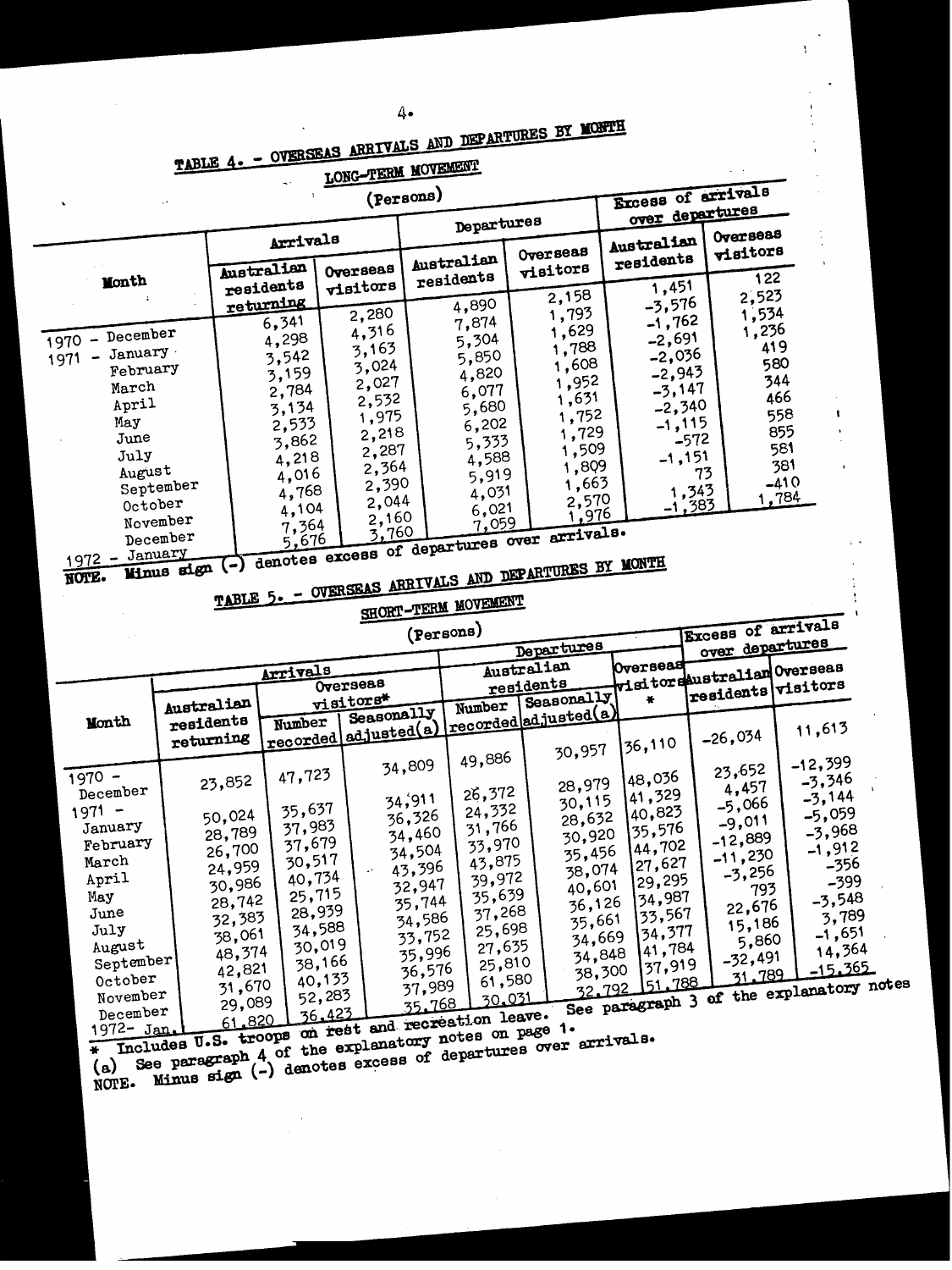uri<br>Historia

ATUPA TABLE 6. - OVERSIOS AUSTVALS: SETPLERS ANRIVING BY HAPTONALLEY AND RE

|                                                  | (Persons)       |                   |                                |               |                 |               |
|--------------------------------------------------|-----------------|-------------------|--------------------------------|---------------|-----------------|---------------|
|                                                  | Year ended      | $\text{float:}$ : |                                |               |                 |               |
|                                                  | June            |                   |                                | ended January |                 | January       |
|                                                  | 1970            | 1971              | 1971                           | 1972          | $\sqrt{971}$    | <u> 1972 </u> |
| Nationality -                                    |                 |                   |                                |               |                 |               |
| British : Country of citizenship -               |                 |                   |                                |               |                 |               |
| Ceylon, India, Pakistan, Emagladesh              | 4,129           | 4,030             | 2,302                          | 2,211         | 3331            | 398           |
| New Zealand                                      | 5,267           | 4,767             | 2,820                          | 2,328         | 614             | 424           |
| United Kingdom and Colonics                      | 73,422          | 62,606            | 39,380                         | 32,4991       | 4,587           | 2,937         |
| <b>Other</b>                                     | 9,124           | 11,225            | 6,644                          | 7,685         | 9651            | 836           |
| Citizenship not stated                           | 5,941           | 4,611             | 3,151                          | 2,144         | 277.            | 165           |
| Total British                                    | 97,883          | 87,239            | 54,297                         | 46,867        | 6,776           | 4,760         |
| American (U.S.)                                  | 3,591           | 5,447             | 3,508                          | 4,963         | 482             | 793           |
| Dutch                                            | 2,997           | 2,358             | 1,437                          | 1,204         | 1171            | 102           |
| German                                           | 3,729           | 3,280             | 2,087                          | 1,541         | <b>206)</b>     | 72            |
| <b>Greek</b>                                     | 10,952          | 9,991             | 5,698                          | 3,766         | 887             | 139           |
| Italian                                          | 10,598          | 7,826             | 4,970                          | 3,775         | 27:             | 237           |
| Lobanese                                         | 4,006           | 3,930             | 2,311                          | 1,945         | 418             | 484           |
| Turkich                                          | 3,785           | 3,775             | 2,530                          | 1,859         | 206             | $+1.7$        |
| Yugoalav                                         | 26, 209         | 24,938            | 15,907                         | 8,005         | 1,9631          | 512           |
| <b>Other</b>                                     | 21,549          | 21,227            | 11,982                         | 11,155        | 1,757;          | $930 -$       |
|                                                  |                 |                   |                                |               |                 |               |
| Occupation -                                     |                 |                   |                                |               |                 |               |
| Professional, technical and related              |                 |                   |                                |               |                 |               |
| workers -                                        |                 |                   |                                |               |                 |               |
| Professional engineers                           | 1,292           | 1,288             | 834                            | 708 i         | 10 <sup>2</sup> | 74            |
| Scientists                                       | 5831            | 663               | 4431                           | 303           | 52)             | 44            |
| Medical practitioners                            | 290             | 350               | 210                            | 251           | 43              | 65            |
| Teachers (incl. university, school,              |                 |                   |                                |               |                 |               |
| pre-school)                                      | 1,873           | 2,357             | 1,624                          | 2,165         | 414             | 568           |
| Other professional, technical and                |                 |                   |                                |               |                 |               |
| related workers                                  | 5,982           | 5,991<br>10,649   | 3,590                          | 3,309         | 434             | 381<br>1, 132 |
| Total professional, etc.                         | 10,020          |                   | 6,701                          | 6,736         | 1,046           |               |
| Administrative, executive and                    |                 | 3,262             | 1,979                          | 1,801         | 2451            | 216           |
| managerial workers<br>Clerical and sales workers | 3,568<br>12,748 | 11,363            | 6,859                          | 6,025         | 697             | 593           |
| Farmers, fishermen, hunters, timber              |                 |                   |                                |               |                 |               |
| getters and related workers                      | 2,006           | 1,562             | 8951                           | 648           | 11 OI           | 49            |
| Miners, quarrymen and related workers            | 311             | 253               | 173                            | 100           | 22 <sup>1</sup> | 11            |
| Workers in transport and communication           | 4,137           | 3,373             | 2,118                          | 1,653         | 232             | 139           |
| Craftsmen and production-process                 |                 |                   |                                |               |                 |               |
| workers -                                        |                 |                   |                                |               |                 |               |
| Engineering                                      | 9,165           | 7,936             | 4,724                          | 3,774         | 546i            | 333           |
| Building and construction                        | 4,371           | 3,6991            | 2,226                          | 1,562         | 277             | 87            |
| Other                                            | 28,305          | 23,604            | 14,580                         | 9,751         | 1,602           | 632           |
| Total craftsmen etc.                             | 41,841          | 35,239            | 21,530                         | 15,087        | 2,425           | 1,052         |
| Service, sport and recreation workers            | 7,130           | 6,600             | 7,938 [                        | 3,319         | 466             | 315           |
| Occupation inadequately described or             |                 |                   |                                |               |                 |               |
| not stated                                       | 4,119           | 4,843             | 2,717                          | 2,584         | 4221            | 281           |
| Not in the labour force                          | 99,219          | 92,867            | 57,817                         | 47,128        | 7,418           | <u>4,135</u>  |
|                                                  |                 |                   |                                |               |                 |               |
| TOTAL SETTLERS ARRIVING                          | 185,099         |                   | $170,011$   $104,727$   85,051 |               | 13,083          | 7,923         |

 $\cdot$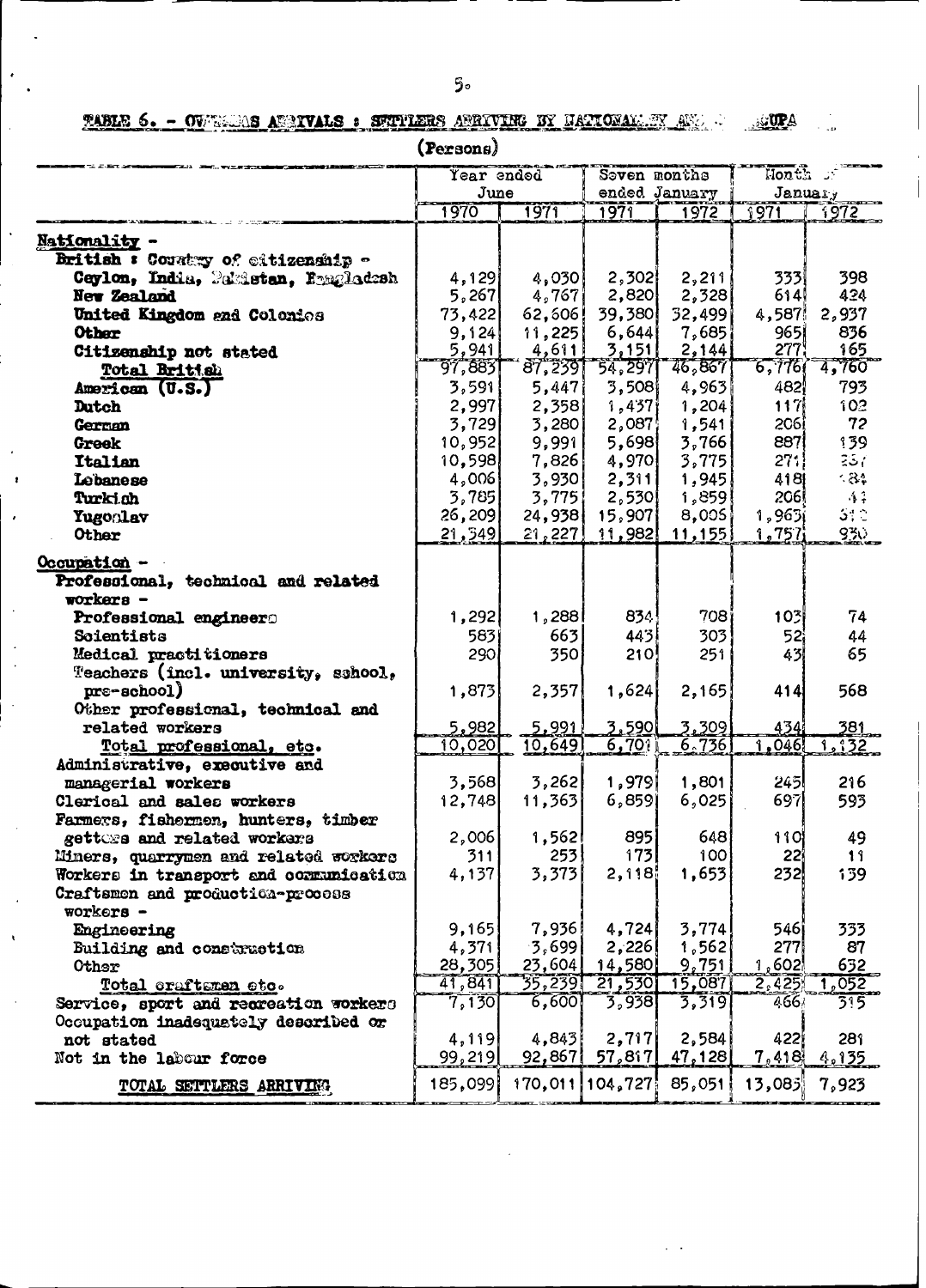| AUSTRALIAN RESIDENTS DEPARTING PERMANENTLY (a) BY GUUNTEL DE DARA                 |           |               |                                    |                |                              |                                         |                        |                  |                    |               |
|-----------------------------------------------------------------------------------|-----------|---------------|------------------------------------|----------------|------------------------------|-----------------------------------------|------------------------|------------------|--------------------|---------------|
|                                                                                   | (Persons) |               |                                    |                | Seven months                 |                                         |                        |                  | Month of           |               |
| $\frac{1}{2}$                                                                     |           |               | Year ended                         |                |                              | ended January                           |                        |                  | January<br>$-1972$ |               |
| $\sim$                                                                            |           | June          | 1971                               |                | 1971                         | 1972                                    |                        | 1971             |                    |               |
| i Nijer                                                                           |           | <u> 1970 </u> |                                    |                |                              |                                         | $\Delta$ 20 $^{\circ}$ |                  |                    |               |
|                                                                                   |           |               |                                    |                |                              |                                         | 277                    | 44               |                    | 59            |
|                                                                                   |           | .365          |                                    | 388            | 231                          |                                         | 650                    | 76               |                    | 132           |
| Country of birth -                                                                |           | 1,076         | 1,061                              |                | 671                          |                                         | 330                    | 38               |                    | 68            |
| Africa<br>America - U.S. America                                                  |           | 456           |                                    | 521            | 301                          |                                         | 501                    | 92               |                    | 81            |
| Other                                                                             |           | 709           |                                    | 924            | 531                          |                                         | 682                    | 90 <sub>1</sub>  |                    | 101           |
|                                                                                   |           | 1,040         | 1,109                              |                | 651                          |                                         |                        | 41               |                    | 20            |
| Asia<br>Germany                                                                   |           | 537           |                                    | 528            | 293                          |                                         | 225                    | 103              |                    | 74            |
| <b>Burope -</b><br><b>Greece</b>                                                  |           | 802           |                                    | 906            | 518                          |                                         | 531                    | $\boldsymbol{A}$ |                    | 27            |
| Italy                                                                             |           | .483          |                                    | 474            | 333                          |                                         | 236<br>761             | 88               |                    | 122           |
| <b>Malta</b>                                                                      |           | 950           |                                    | 1,138          | 717                          |                                         | 11,654                 | 1,720            |                    | .543          |
| Netherlands                                                                       |           | 16,238        |                                    | 16,948         | 10,860                       |                                         | 363                    |                  | 55                 | 53            |
| U.K. and Ireland                                                                  |           | 539           |                                    | 589            | 331                          |                                         |                        | 150              |                    | 201           |
| <b>Yugoslavia</b>                                                                 |           | 1,892         |                                    | 2,338          | 1,174                        |                                         | 1,520                  | 1,037            |                    | <b>99,169</b> |
| Other                                                                             |           | 8,828         |                                    | 9,825          | 5,747                        |                                         | 6,381                  |                  | 228                | 275           |
| Oceania - Australia                                                               |           | 1,992         |                                    | 2,372          | 1,441                        |                                         | 1,609<br>74            |                  | 21                 | $12 -$        |
| New Zealand                                                                       |           |               | 77                                 | 130            |                              | 85                                      | .32                    |                  | 6                  | 7             |
| <b>Other</b>                                                                      |           |               | 98                                 | 65             |                              | 41                                      |                        |                  | u el               |               |
| At sea and not stated                                                             |           |               |                                    |                |                              |                                         |                        |                  | 12034              |               |
|                                                                                   |           |               |                                    |                |                              |                                         | $\sim 200$ k           |                  | $\lesssim 50\%$ k  |               |
| Occupation -                                                                      |           |               |                                    |                |                              |                                         |                        |                  |                    | 25            |
| Professional, technical and related                                               |           |               |                                    | 308            |                              | 168                                     | 145                    |                  | 29                 | 28            |
| workers -                                                                         |           |               | 245                                | 236            | ŀЧ                           | 150                                     | 131                    |                  | 25                 |               |
| Professional engineers                                                            |           |               | 214                                |                |                              | 74                                      | 82                     |                  | 21                 | ្!ុ8          |
| Scientists                                                                        |           |               | 86                                 | 130<br>المددسة |                              | $\Delta \phi \to \phi$                  |                        |                  |                    | 158           |
| Medical practitioners<br>Teachers (incl. university, school,                      |           |               |                                    | 717            |                              | 487                                     | 488                    |                  | 126                |               |
|                                                                                   |           |               | 693                                |                |                              |                                         |                        |                  | 199                | 258           |
| $pre\_echoo1$ )<br>Other professional, technical and                              |           |               |                                    | 2,215          |                              | 1,241                                   | 1,433                  |                  |                    |               |
|                                                                                   |           |               | 1,966                              |                |                              | 2,120                                   | 2,279                  |                  | 400                | 487           |
| related workers                                                                   |           |               | 3,204                              | 3,606          |                              |                                         |                        |                  |                    |               |
| Total professional etc.                                                           |           |               |                                    |                |                              |                                         |                        |                  | 110                | 144           |
| Administrative, executive and                                                     |           |               | $\mathbb{Z}_1$ ,050 $\mathbb{Z}_2$ | 1,161          |                              | 664                                     | 774                    |                  | 356                | 407           |
|                                                                                   |           |               | 3,723                              | 4,192          |                              | ,2,466                                  | 2,668                  |                  |                    |               |
| managerial workers                                                                |           |               |                                    |                | $\alpha \rightarrow \beta$ . | $\mathcal{A}^{\text{max}}_{\text{max}}$ | 187                    |                  | 30                 | 29            |
| Clerical and sales workers<br>Farmers, fishermen, hunters, timber                 |           |               | 299                                |                | 327                          | 478                                     | 79                     |                  | 8                  | 10            |
| getters and related workers                                                       |           |               | 133                                |                | 124                          | 67                                      | 557                    |                  | 72                 | 69            |
| Miners, quarrymen and related workers                                             |           | ١Č            | 797                                |                | 845                          | 484                                     |                        |                  |                    |               |
| Workers in transport and communication                                            |           |               |                                    |                |                              |                                         |                        |                  |                    |               |
|                                                                                   |           |               |                                    |                |                              |                                         |                        |                  | ୀ81 :              | 198           |
| Craftamen and production-process                                                  |           |               | 2,020                              |                | 2,204                        | 1,324                                   | 1,326.                 |                  | ా76                | 69            |
| والإسباب<br>workers -                                                             |           |               | 653                                |                | $-704$                       | 419                                     | .481                   |                  | 357                | 316           |
| Engineering                                                                       |           |               | 3,904                              |                | 4,088                        | 2,460                                   | 2,677.                 |                  |                    | 583           |
| Building and construction                                                         |           |               |                                    |                |                              | 4,203                                   | 4,484                  |                  | 614                |               |
| Other                                                                             |           |               | 6,577                              |                | 6,996                        |                                         |                        |                  | 104                | 94            |
| Total craftsmen, etc.                                                             |           |               |                                    |                | 1,108                        | 663                                     |                        | 693              |                    |               |
|                                                                                   |           |               | 1,004                              |                |                              |                                         |                        |                  |                    | 43            |
| Service, sport and recreation workers<br>Occupation inadequately described or not |           |               |                                    |                | 517                          | 290                                     |                        | 356              | 55                 | 2,058         |
|                                                                                   |           |               | 412                                |                | 20,440                       | 12,790                                  | 13,749                 |                  | 2,080              |               |
| stated                                                                            |           |               | 18,883                             |                |                              |                                         | 25,826                 |                  | 3,829              | 3,924         |
| Not in the labour force                                                           |           |               | 36,082                             |                | 39,316                       | 23,925                                  |                        |                  |                    |               |
| TOTAL AUSTRALIAN RESIDENTS<br><b>NEDA DUTNG PERMANENTLY</b>                       |           |               |                                    |                |                              |                                         |                        |                  |                    |               |

TABLE 7. - OVERSEAS DEPARTURES RTH AND BY OCCUPATION

 $\label{eq:1} \frac{1}{\sqrt{2\pi}}\int_{0}^{\infty}\frac{d\mu}{\sqrt{2\pi}}\frac{d\mu}{\sqrt{2\pi}}\frac{d\mu}{\sqrt{2\pi}}\frac{d\mu}{\sqrt{2\pi}}\frac{d\mu}{\sqrt{2\pi}}\frac{d\mu}{\sqrt{2\pi}}\frac{d\mu}{\sqrt{2\pi}}\frac{d\mu}{\sqrt{2\pi}}\frac{d\mu}{\sqrt{2\pi}}\frac{d\mu}{\sqrt{2\pi}}\frac{d\mu}{\sqrt{2\pi}}\frac{d\mu}{\sqrt{2\pi}}\frac{d\mu}{\sqrt{2\pi}}\frac{d\mu}{\sqrt{$ 

 $\mathcal{L}(\mathbb{Q}^d)$ 

 $\mathcal{O}(\epsilon)$ 

 $\ddot{\phantom{a}}$ 

(a) Includes former settlers.

DEPARTING PERMANENTLY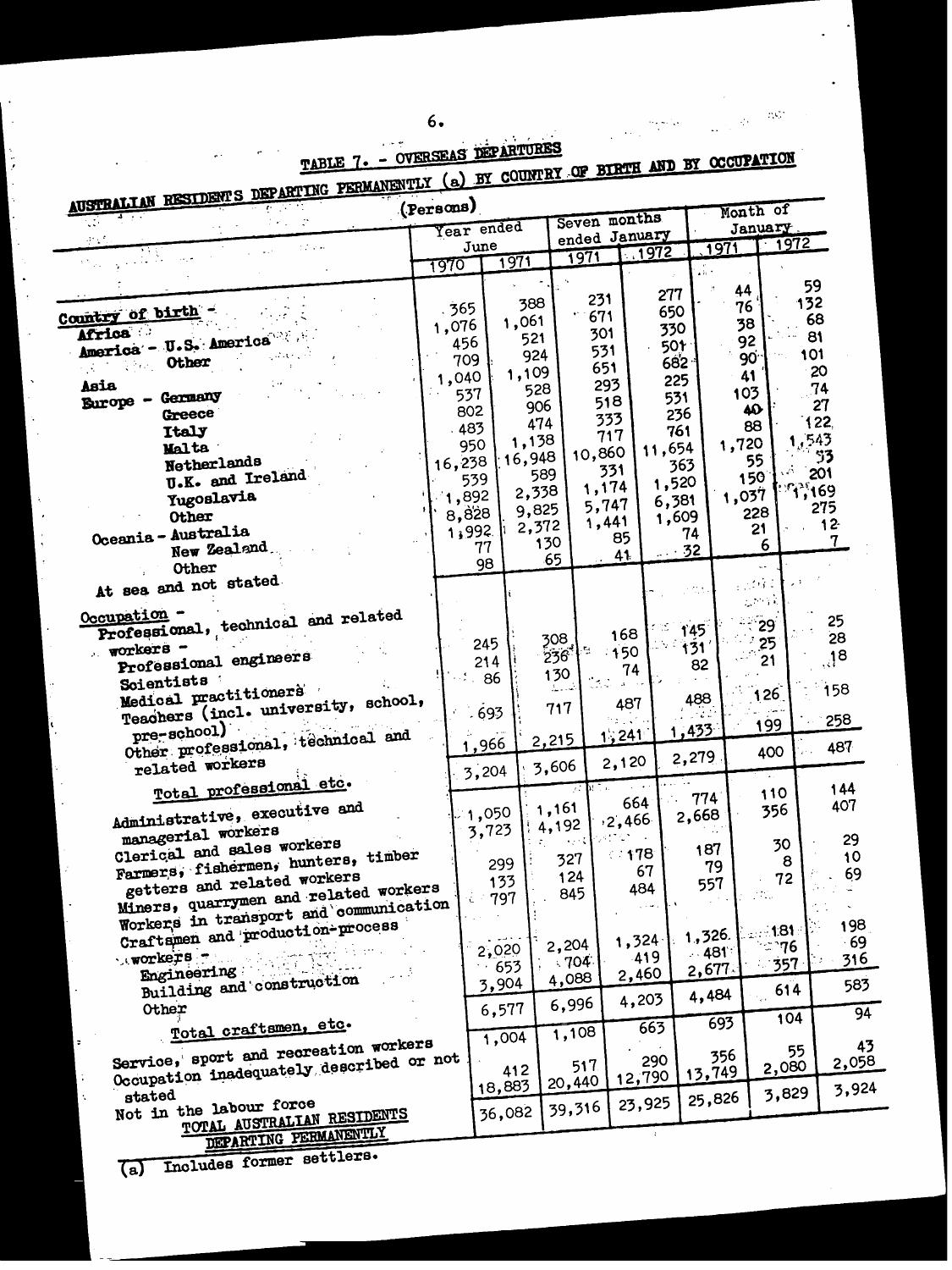**TABLE 8.** - **OVERSEAS ARRIVALS** : **SHORT-TERM MOVEMENT** - VISITORS **ARRIVING\***

### BY SEX, MODE OF TRANSPORT, INTENDED LENGTH OF STAY, STATED

**PURPOSE OF JOURNEY** AND COUNTRY **0P RESIDENCE**

|                                          |               | Year ended    | Seven months  |               |               | Month of      |
|------------------------------------------|---------------|---------------|---------------|---------------|---------------|---------------|
|                                          |               | June          |               | ended January |               | January       |
|                                          | 1970          | 1971          | 1971          | 1972          | 1971          | 1972          |
| $Sex -$                                  |               |               |               |               |               |               |
| Males*                                   | 262,246       | 275,876       | 164,074       | 154,996       | 22,476        | 20,599        |
| <b>Penales*</b>                          | 126,945       | 153,082       | 92,256        | 105,555       | <u>13,161</u> | 15,824        |
|                                          |               |               |               |               |               |               |
| Mode of transport -                      |               |               |               |               |               |               |
| Sea                                      | 17,317        | 17,268        | 10,390        | 11,150        | 1,062         | 2,011         |
| Air*                                     | 371,874       | 411,690       | 245,940       | 249,401       | 34,575        | 34,412        |
| Intended length of stay -                |               |               |               |               |               |               |
| Under 1 week*                            | 152,445       | 152,628       | 89,845        | 78,342        | 11,264        | 8,919         |
| 1 week and under 2 weeks                 | 50,862        | 66,443        | 36,215        | 40,690        | 4,736         | 5,373         |
| 2 weeks and under 1 month                | 67,332        | 76,296        | 46,294        | 49,137        | 6,694         | 7,073         |
| 1 month and under 6 months               | 80,252        | 90,499        | 59,098        | 67,703        | 8,259         | 9,616         |
| 6 months and under 12 months             | 15,738        | 16,275        | 8,647         | 8,577         | 2,203         | 2,593         |
| Indefinite, not stated, etc.             | 22,562        | <u>26,817</u> | <u>16,231</u> | 16,102        | 2,481         | <u>2,849 </u> |
|                                          |               |               |               |               |               |               |
| Stated purpose of journey -              |               |               |               |               |               |               |
| In transit                               | 49,193        | 61,510        | 37,043        | 42,095        | 5,246         | 7,081         |
| <b>Business</b>                          | 58,849        | 64,151        | 36,088        | 38,242        | 4,490         | 4,606         |
| Holiday*                                 | 250,464       | 267,521       | 163,299       | 160,837       | 21,591        | 20,243        |
| Education :                              | 10,907        | 12,069        | 6,335         | 6,758         | 2,294         | 2,672         |
| Other and not stated                     | <u>19,778</u> | 23,707        | <u>13,565</u> | <u>12,619</u> | <u>2,016</u>  | 1,821         |
| Country of residence -                   |               |               |               |               |               |               |
| Africa                                   | 6,879         | 8,229         | 4,775         | 5,175         | 573           | 756           |
| America - Canada                         | 8,858         | 11,210        | 6,709         | 8,308         | 1,208         | 1,502         |
| <b>U.S. America</b>                      | 55,135        | 78,107        | 42,361        | 48,084        | 6,241         | 6,788         |
| <b>Other</b>                             | 2,098         | 3,057         | 1,767         | 2,197         | 241           | 218           |
| Asia<br>- Hong Kong                      | 5,115         | 6,509         | 3,767         | 4,043         | 709           | 699           |
| Malaysia & Singapore                     | 10,319        | 11,775        | 5,979         | 7,066         | 1,176         | 1,351         |
| Japan                                    | 10,152        | 15,125        | 7,253         | 8,362         | 923           | 1,115         |
| Other <sup>*</sup>                       | 99,327        | 79,235        | 50,192        | 29,161        | 6,144         | 1,803         |
| $\sim$ U.K. and Ireland<br><b>Europe</b> | 36,520        | 40,898        | 26,135        | 30,720        | 3,445         | 4,704         |
| Germany                                  | 4,769         | 6,073         | 3,643         | 4,453         | 386           | 502           |
| Netherlands                              | 4,096         | 5,032         | 3,255         | 3,784         | 435           | 507           |
| <b>Other</b>                             | 13,480        | 17,718        | 10,754        | 12,366        | 1,078         | 1,422         |
| Oceania - Piji                           | 4,180         | 4,822         | 2,989         | 3,430         | 508           | 662           |
| New Zealand                              | 90,694        | 96,276        | 58,299        | 61,014        | 6,460         | 6,994         |
| Papua and New Guinea                     | 27,349        | 31,679        | 20,957        | 23,951        | 4,187         | 5,048         |
| Other                                    | 10,220        | 13,213        | 7,495         | 8,437         | 1,923         | 2,352         |
| TOTAL VISITORS ARRIVING                  |               |               |               |               |               |               |
| SHORT-TERM+                              | 389,191       | 428,958       | 256,330       | 260,551       | 35,637        | 36,423        |
|                                          |               |               |               |               |               |               |

 $\blacksquare$  Includes U.S. troops on rest and recreation leave. See paragraph 3 of the explanatory notes.

. . . .